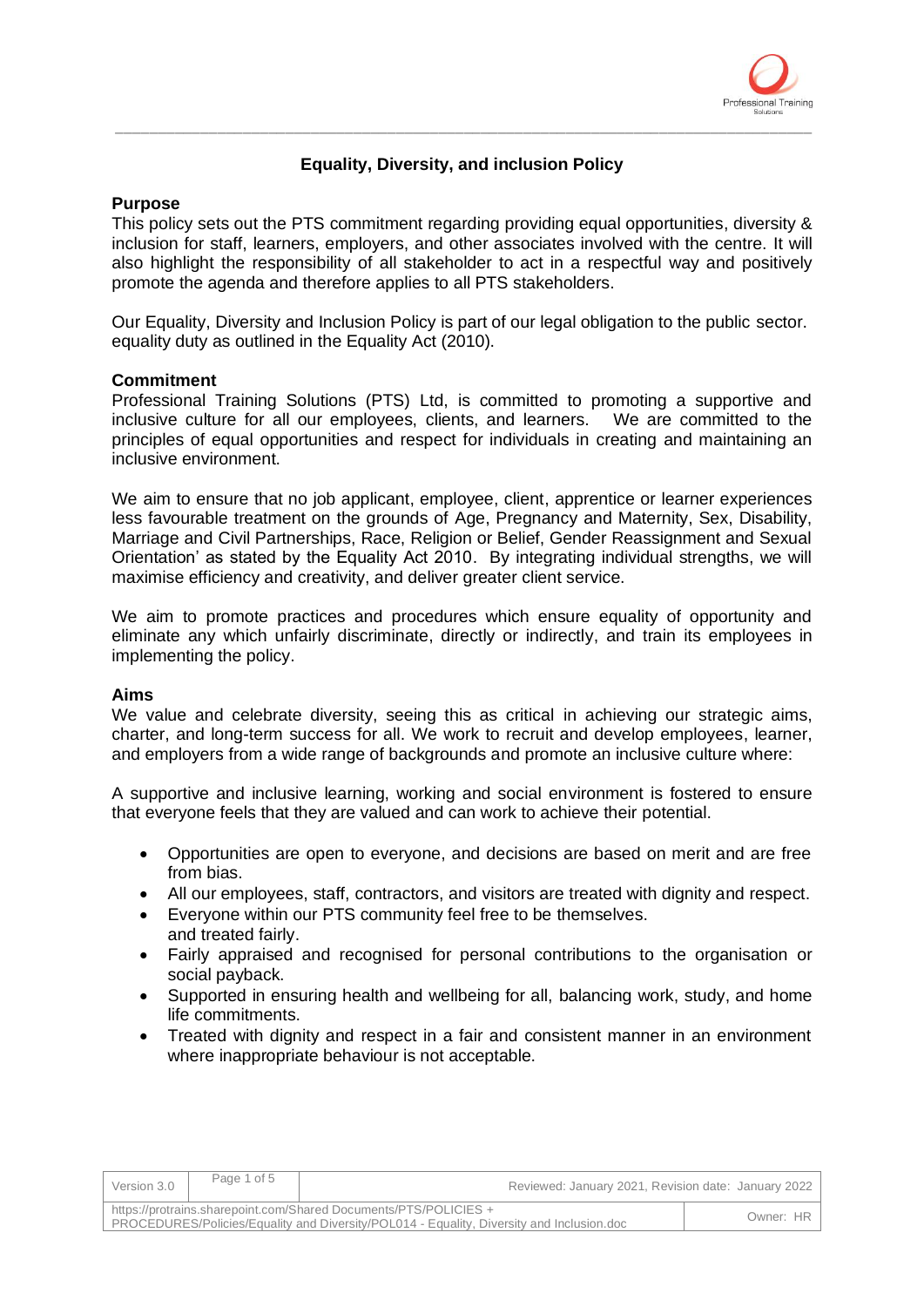

# **Associated Policies & Procedures**

- Equality, Diversity, and Inclusion Analysis
- Bullying and Harassment Policy
- Learner Disciplinary and code of conduct Policy
- Staff disciplinary and grievance Policy
- Complaints and appeal procedure
- Child protection, safeguarding and Prevent Policy.
- Social media policy
- Whistle blowing

# **Roles and Responsibilities**

**PTS** 

• Promote equality, diversity, and inclusion by communicating content of this policy, working to influence and encourage the development and sharing of best practice.

\_\_\_\_\_\_\_\_\_\_\_\_\_\_\_\_\_\_\_\_\_\_\_\_\_\_\_\_\_\_\_\_\_\_\_\_\_\_\_\_\_\_\_\_\_\_\_\_\_\_\_\_\_\_\_\_\_\_\_\_\_\_\_\_\_\_\_\_\_\_\_\_\_\_\_\_\_\_\_\_\_\_

- Aim to meet the different needs of different groups, while promoting shared values or making reasonable adjustments, where necessary.
- Ensure that all its marketing and communication promote equality of opportunity and positive images that represent the full range of groups listed above.
- Prevent unlawful discrimination and victimisation.
- Meet our legal obligations; and Take seriously and deal with situations where anyone has broken this policy.
- Apply the equality, diversity, and inclusion analysis when change occurs in its provision of service.
- Monitor and review the impact, effectiveness, and compliance of this policy on a regular basis at every level.
- Reports and outcomes will be reported to Senior Managers and lesson learnt discussed.
- Train our employees in Equality, Diversity & Inclusion in implementing the policy.
- Delivering apprenticeship training and working with employers and apprentices.

**All Staff** (including sessional, associates and consultants)

- All employees have a responsibility to treat others with dignity and respect.
- Promote equality, diversity, and inclusion by communicating content of this policy, working to influence and encourage the development and sharing of best practice.
- Aim to meet the different needs of different groups, while promoting shared values or making reasonable adjustments, where necessary.
- Address, refer, or report any breaches of unlawful behaviour depending on its severity through the correct channels.

# **Delivery and Assessment** (additional)

- Our quality assurance process and all associated with assessment apply a fair and just process.
- Assessment is entirely related to performance and will not be influenced by race, colour, nationality, religion, ethnic or national origin, age, gender reassignment or parental/marital status, sexual orientation, or disability.

| Version 3.0                                                                                                                                                   | Page 2 of 5 | Reviewed: January 2021, Revision date: January 2022 |           |
|---------------------------------------------------------------------------------------------------------------------------------------------------------------|-------------|-----------------------------------------------------|-----------|
| https://protrains.sharepoint.com/Shared Documents/PTS/POLICIES +<br>PROCEDURES/Policies/Equality and Diversity/POL014 - Equality, Diversity and Inclusion.doc |             |                                                     | Owner: HR |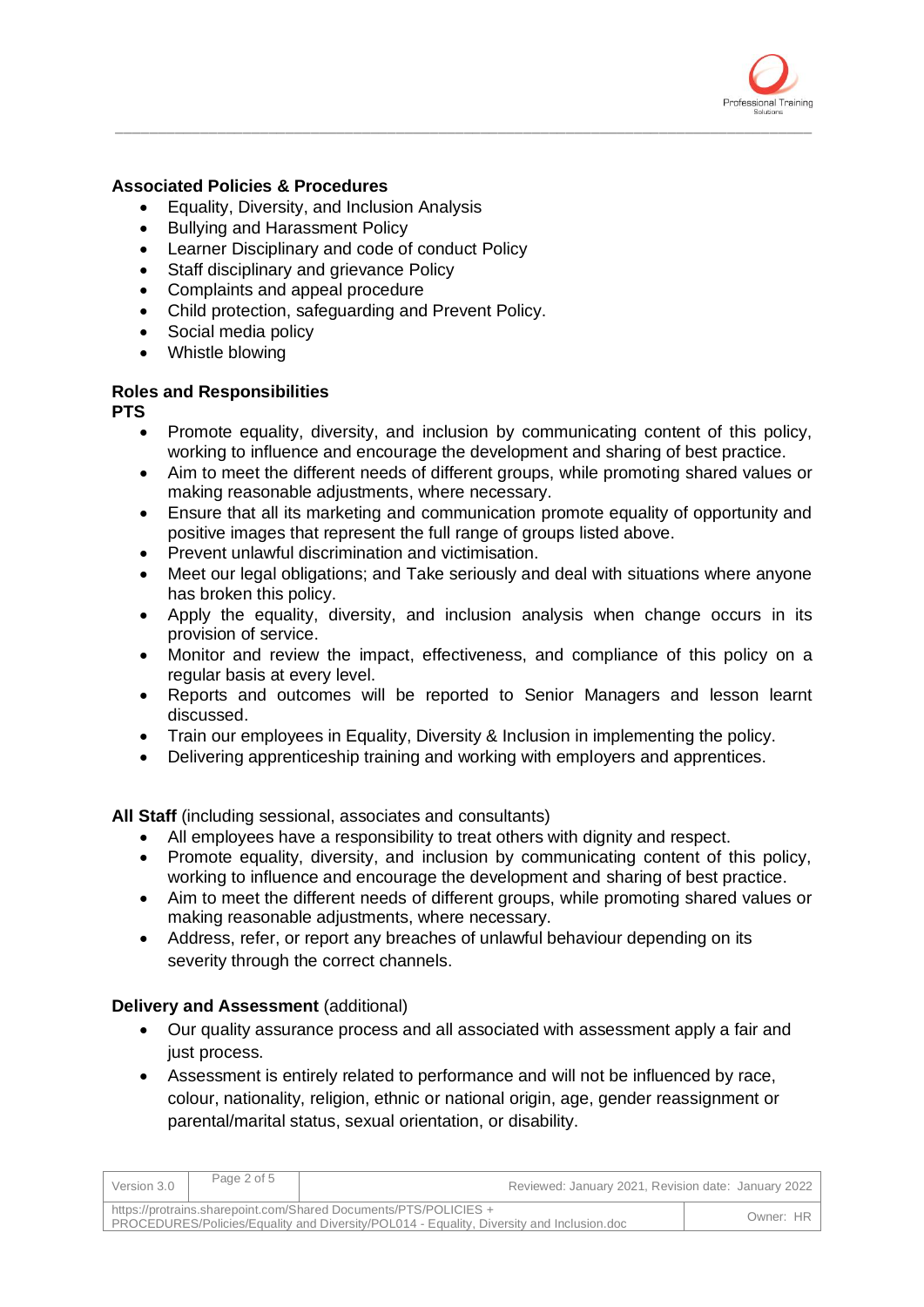

• Work to ensure that assessment practice does not discriminate, directly or indirectly against people or groups.

\_\_\_\_\_\_\_\_\_\_\_\_\_\_\_\_\_\_\_\_\_\_\_\_\_\_\_\_\_\_\_\_\_\_\_\_\_\_\_\_\_\_\_\_\_\_\_\_\_\_\_\_\_\_\_\_\_\_\_\_\_\_\_\_\_\_\_\_\_\_\_\_\_\_\_\_\_\_\_\_\_\_

- Equal opportunities and equality of diversity policies are operated in accordance with those of the awarding organisations.
- Ensure that every training/education product and service adequately addresses equal opportunities and develops naturally occurring opportunities to promote best practice and lawful behaviour including safeguarding and social value and impact.

# **Learners**

- All learners have a responsibility to treat other with dignity and respect.
- Promote equality, diversity, and inclusion, working to influence and encourage the development and sharing of best practice including within their own workplace.
- Report any breaches of unlawful behaviour through the correct channels including any concerns they may have within their own workplace or during work placement.

## **Other stakeholder** (Partners, employers, visitors)

We expect all our stakeholders and visitors to keep to this policy and the associated policies referred to within it. We expect every member of our PTS community to promote a culture which is free from illegal discrimination and all forms of harassment and bullying. Failure to meet these responsibilities may lead to civil action or criminal proceedings against an individual or an institution (or both).

#### **Data**

Ethnicity will be a voluntary question unless there is a stator mandate. Statistics will be produced using census criteria and will be available on request. These statistics will be reviewed annually.

#### **Equal opportunities and open access**

Does not mean that all members / employers / clients of the centre must allow all their employees to register for work-based assessment as a right. Members must ensure that they operate an equal opportunities policy in relation to selection of learners to register.

#### **Adopted definitions.**

We recognise that prejudice and discrimination may arise and be reinforced by our use of language, which may not be neutral and free from personal bias. Words and phrases can be. associated with negative attitudes and may unintentionally offend people, including members of groups that face prejudice, harassment, or discrimination.

We expect every member of our PTS community to ensure that they do not use language. that may cause offence to others. This includes when writing or speaking and in material that is published or sent by email or on social media. Rather than tell people what language they can and cannot use, we ask staff, students, contractors, and visitors to be mindful of the language they use and feel safe to question inappropriate use of language.

# **Procedure for Complaints and Reporting**

PTS is committed to promoting equality for all. If an employee feels they have been subject to discrimination in employment, learning or service which is in direct conflict with our

| Version 3.0                                                                                                                                                   | Page 3 of 5 | Reviewed: January 2021, Revision date: January 2022 |           |
|---------------------------------------------------------------------------------------------------------------------------------------------------------------|-------------|-----------------------------------------------------|-----------|
| https://protrains.sharepoint.com/Shared Documents/PTS/POLICIES +<br>PROCEDURES/Policies/Equality and Diversity/POL014 - Equality, Diversity and Inclusion.doc |             |                                                     | Owner: HR |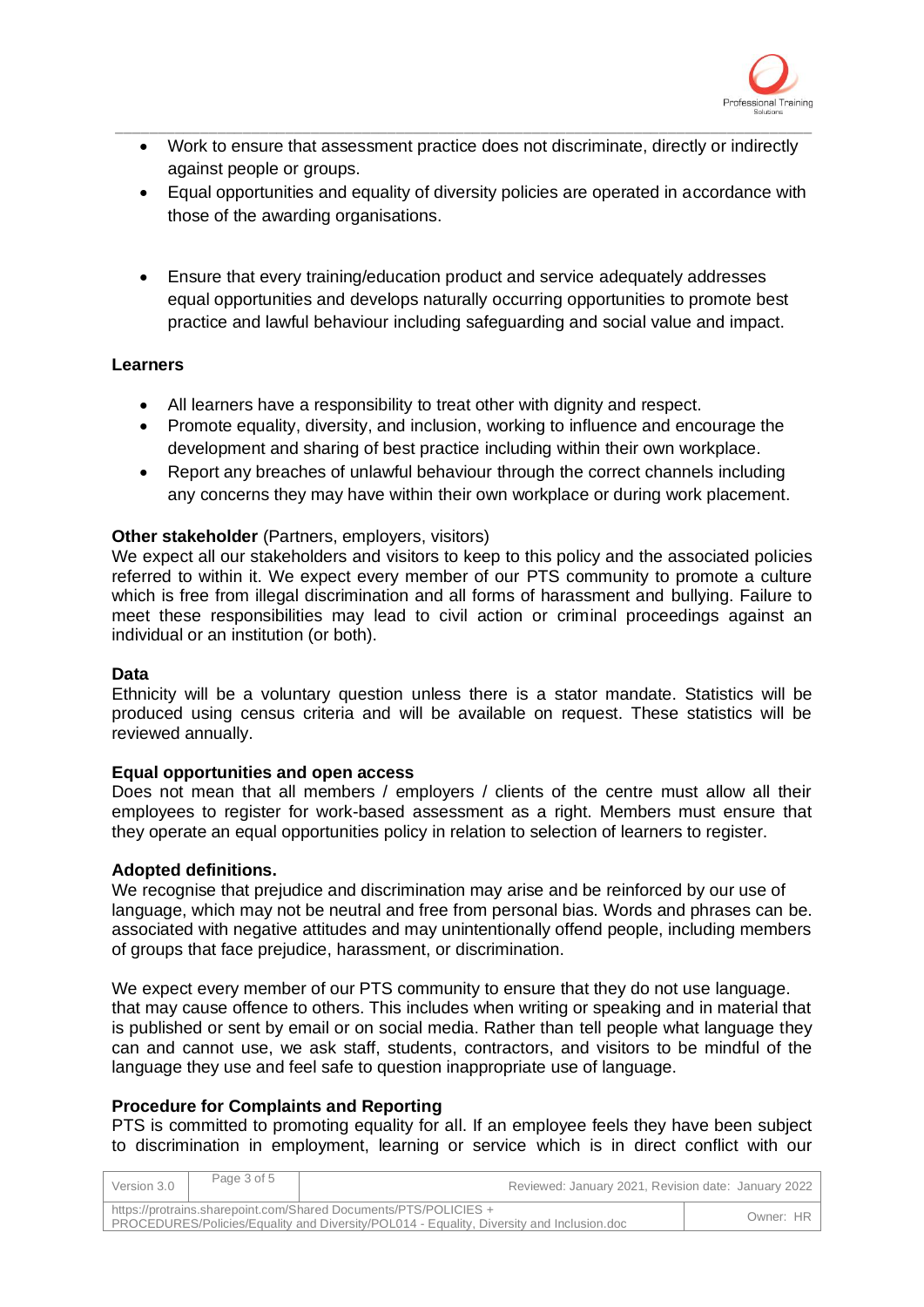

commitment to equality of opportunity, they should raise this with the appropriate member of PTS staff. Abuse or discrimination based on race, colour, nationality, religion, ethnic or national origin, age, gender reassignment or parental/marital status, sexual orientation or disability or employment status will not be tolerated.

\_\_\_\_\_\_\_\_\_\_\_\_\_\_\_\_\_\_\_\_\_\_\_\_\_\_\_\_\_\_\_\_\_\_\_\_\_\_\_\_\_\_\_\_\_\_\_\_\_\_\_\_\_\_\_\_\_\_\_\_\_\_\_\_\_\_\_\_\_\_\_\_\_\_\_\_\_\_\_\_\_\_

## **Staff**

Complaints and reports can be made via the Grievance Procedure or directly to a Director.

#### **Learner & employer**

Complaints and reports can be raised through the Complaints and appeals Procedure.

## **Other stakeholders**

Any, contractor, or client who wishes to raise any issues in relation to equal opportunity should do so in writing to the Operations Director – Sharon Lock at the PTS offices.

## **Investigation and Action**

Investigations into any allegation or issue will be conducted in line accordance to the relevant procedure and findings reported back within 10 working days.

If the issue is not resolved by PTS to the individual's satisfaction, they should contact the next appropriate stakeholder.

- PTS Director
- Education Funding Agency
- Institute of apprenticeships
- Awarding organisation
- Advisory agency

If an employee or learner is found to have acted in a deliberately discriminatory manner, appropriate disciplinary procedures will apply. If and employer or other stakeholder if found to have acted in a deliberately discriminatory manner, appropriate communication and reporting will be made to the necessary channels.

#### **Monitoring and Evaluation**

PTS will regularly evaluate its services via Directors and SMT meetings and the effectiveness of its equality and diversity policy.

#### **Review of this Policy**

PTS Training's commitment to equality and diversity is an active one. This document will be amended on a regular basis as part of this active commitment.

PTS will seek to keep up to date with new developments in Equality and Diversity practice and actively seek information on this issue. PTS supports the principle of equal opportunities for all people and is committed to a belief in the equal worth of all people together with a recognition and appreciation of diversity. We are committed to equality of opportunity in our provision of qualification's and any related training activity.

Every possible step will be taken to ensure that individuals are treated equally and fairly and that decisions taken throughout all PTS work activity will reflect the spirit of this statement.

| Version 3.0                                                                                                                                                   | Page 4 of 5 | Reviewed: January 2021, Revision date: January 2022 |           |
|---------------------------------------------------------------------------------------------------------------------------------------------------------------|-------------|-----------------------------------------------------|-----------|
| https://protrains.sharepoint.com/Shared Documents/PTS/POLICIES +<br>PROCEDURES/Policies/Equality and Diversity/POL014 - Equality, Diversity and Inclusion.doc |             |                                                     | Owner: HR |